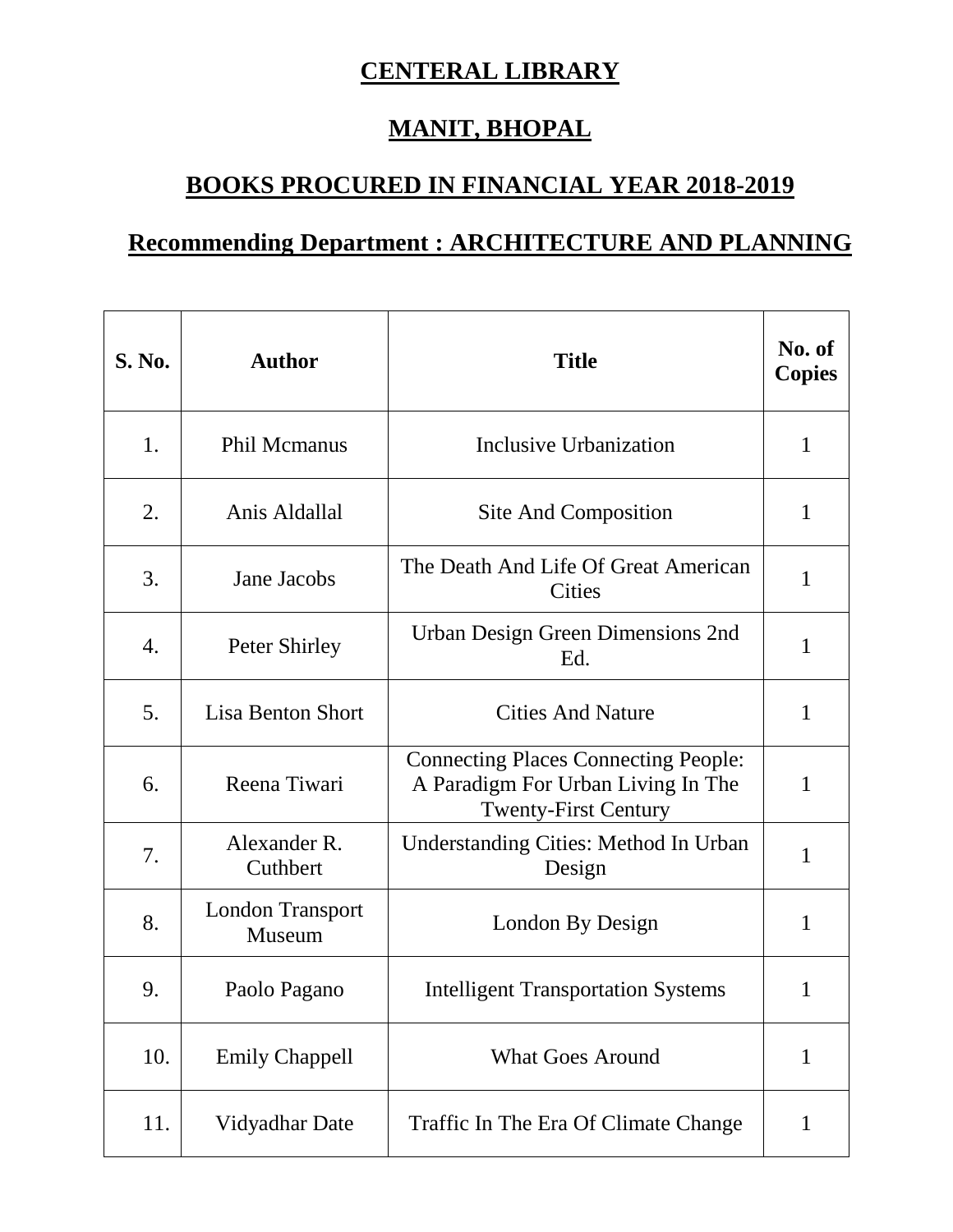| <b>S. No.</b> | <b>Author</b>           | <b>Title</b>                                                                              | No. of<br><b>Copies</b> |
|---------------|-------------------------|-------------------------------------------------------------------------------------------|-------------------------|
| 12.           | <b>Matthew Carmona</b>  | <b>Public Places Urban Spaces: The</b><br>Dimensions Of Urban Design                      | $\mathbf{1}$            |
| 13.           | Anthony J.<br>Cathanese | Urban Planning 2nd Ed.                                                                    | 1                       |
| 14.           | De Chiara               | Time-Saver Standards For Housing And<br>Residential Development 2nd Ed.                   | $\mathbf{1}$            |
| 15.           | Elia Ciccotelli         | <b>Spatial Planning: Strategies,</b><br><b>Developments And Management</b>                | $\mathbf{1}$            |
| 16.           | Ton Hinse               | The Morphology Of The Times<br><b>European Cities And Their Historical</b><br>Growth      | 1                       |
| 17.           | Kling Stubbins          | <b>Sustainable Design Of Research</b><br>Laboratories: Planning, Design, And<br>Operation | 1                       |
| 18.           | <b>Antoine Picon</b>    | <b>Smart Cities: A Specialized Intelligence</b>                                           | $\mathbf{1}$            |
| 19.           | <b>Fran Tonkiss</b>     | Cities By Design: The Social Life Of<br><b>Urban Form</b>                                 | 1                       |
| 20.           | Oriol Nel-Lo            | Cities In The 21st Century                                                                | 1                       |
| 21.           | Kevin Lynch             | <b>City Sense And City Design: Writings</b><br>And Projects Of Kevin Lynch                | $\mathbf{1}$            |
| 22.           | Mike Jenks              | <b>Future Forms And Design For</b><br><b>Sustainable Cities</b>                           | 1                       |
| 23.           | Kevin Lynch             | Good City Form                                                                            | $\mathbf{1}$            |
| 24.           | A.E.J. Morris           | History Of Urban Form Before The<br><b>Industrial Revolutions</b>                         | 1                       |
| 25.           | Kevin Lynch             | The Image Of The City                                                                     | 1                       |